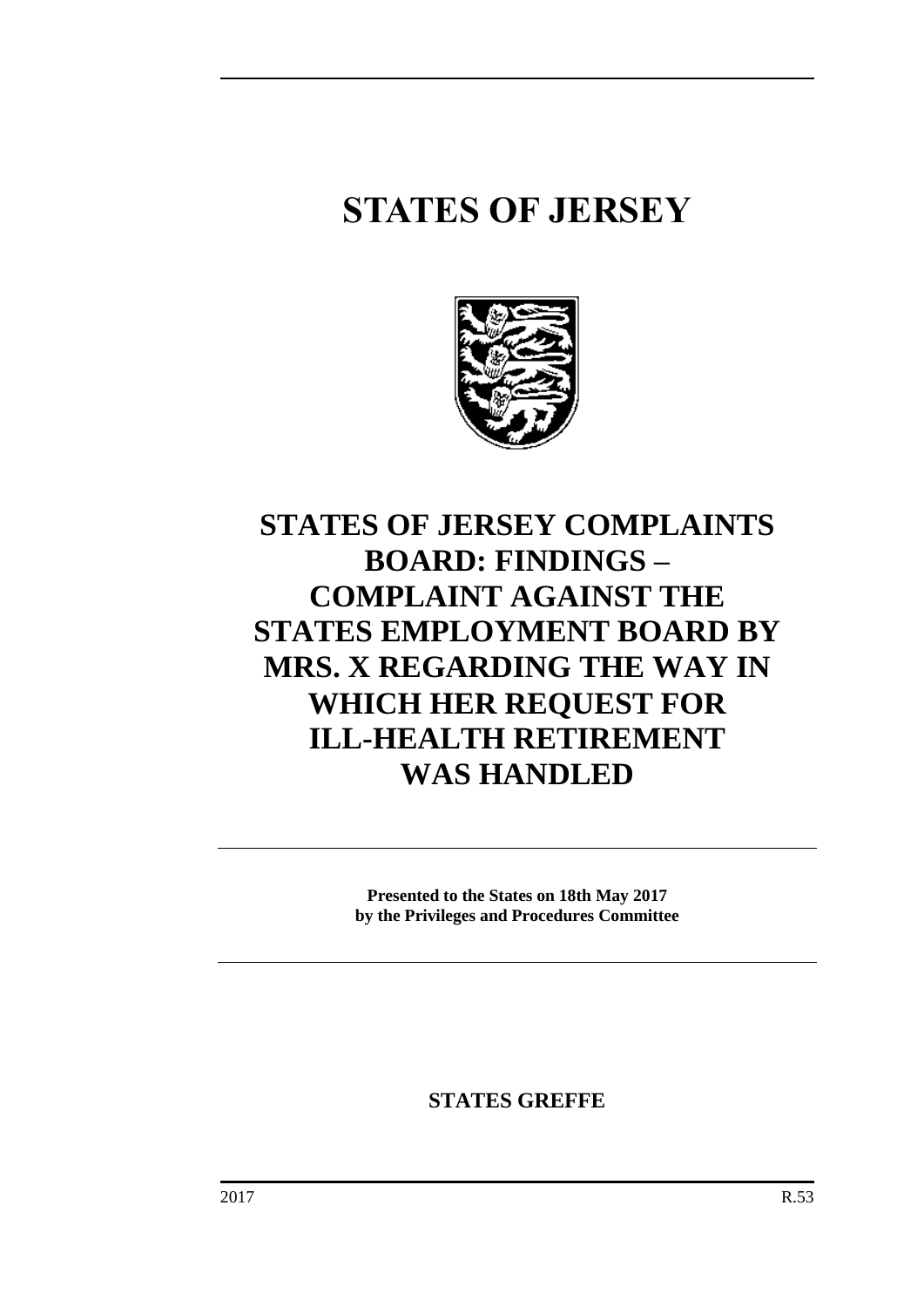#### **REPORT**

## **Foreword**

In accordance with Article 9(9) of the Administrative Decisions (Review) (Jersey) Law 1982, the Privileges and Procedures Committee presents the findings of the Complaints Board constituted under the above Law to consider a complaint against the States Employment Board regarding the way in which her request for ill-health retirement was handled.

# **Connétable L. Norman of St. Clement**

Chairman, Privileges and Procedures Committee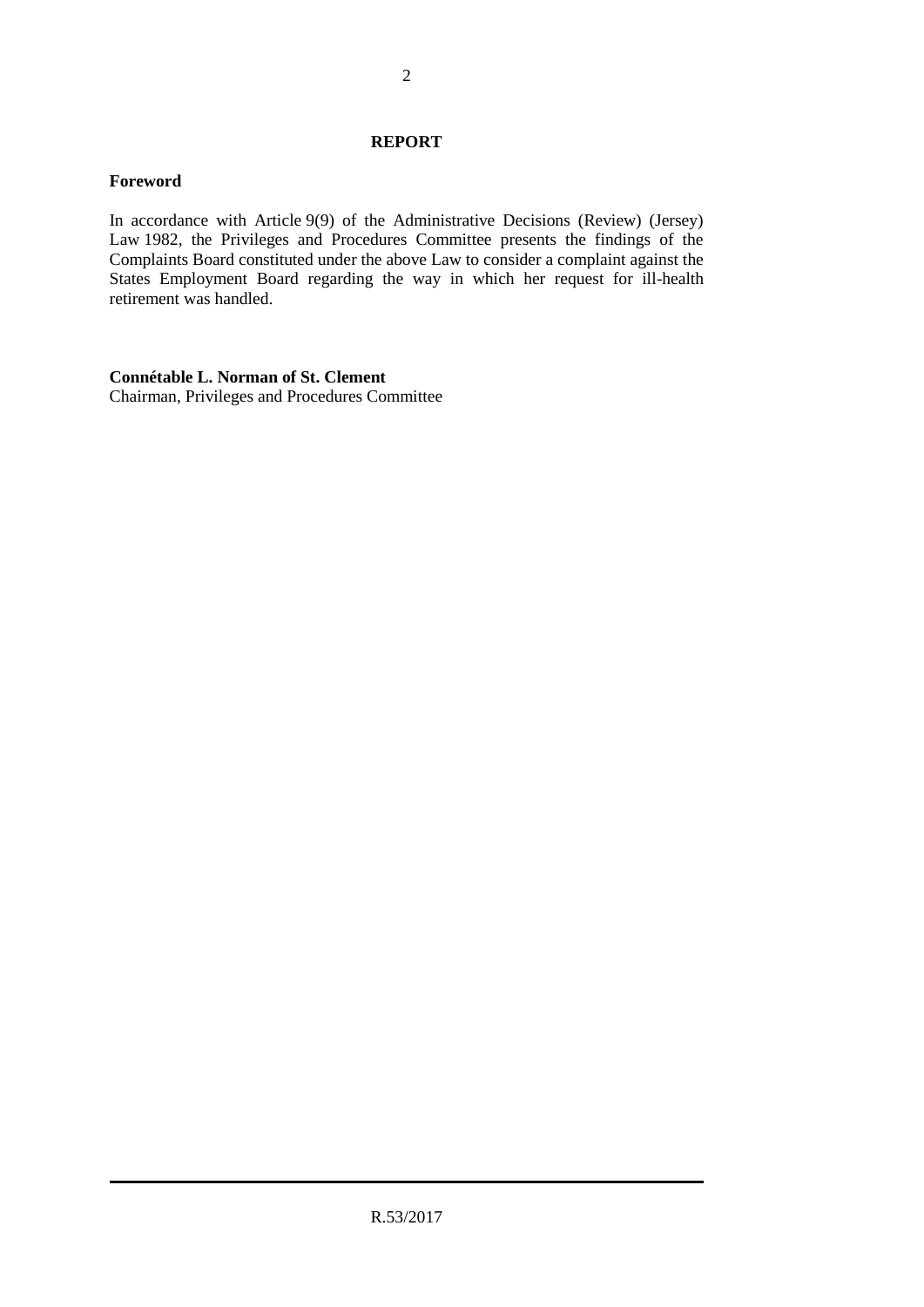#### **3rd April 2017**

# **Findings of the Complaints Board constituted under the Administrative Decisions (Review) (Jersey) Law 1982 to consider a complaint by Mrs. X against the States Employment Board regarding the way in which her request for ill-health retirement was handled**

#### **Present:**

#### **Board members –**

C. Beirne (Chairman) R. Bonney J. Moulin

#### **Complainant –**

Mrs. X Mr. X (the former husband of Mrs. X) Mrs. Y (the daughter of Mr. and Mrs. X) Mr. Z (a former colleague of Mrs. X)

#### **States Employment Board –**

T. Family, Assistant Legal Adviser D. Woodside, Senior Legal Adviser R. Larkman, Senior Human Resources Manager, Education Department M. Byron, Project Director, Pensions L. Darwin, Head of Case Management C. Stephenson, Director of Employment Relations Dr. Y. Habbab *(via speakerphone)*, Consultant Occupational Physician, AXA

#### **States Greffe –**

L.-M. Hart, Deputy Greffier of the States K. Slack, Clerk

The Hearing was held in private at 10.00 a.m. on 3rd April 2017, in the Blampied Room, States Building.

#### **1. Opening**

The Chairman opened the Hearing by introducing the members of the Board and outlining the process which would be followed. He thanked both parties for their written submissions, which all the members had read and, mindful of the sensitive nature of some of the evidence, asked all those present to maintain the confidentiality of the Hearing. The Chairman indicated that the Board was an independent body and not a court of law. The Board's role was to act as an examination of conscience and, although its findings were not legally binding, the Chairman hoped that any recommendations made would help to improve the system.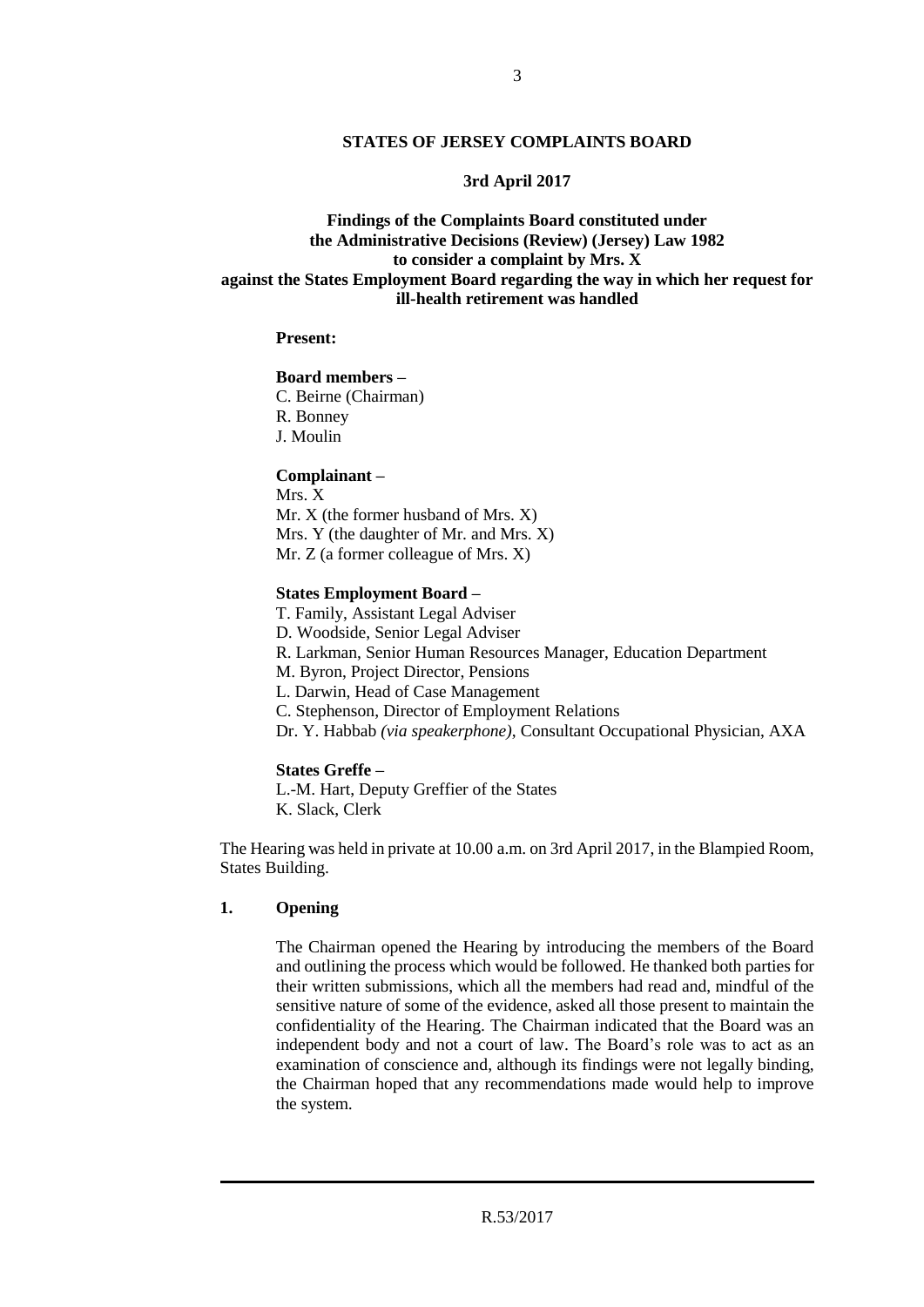#### **2. Summary of the Complainant's case**

- 2.1 Mr. X explained that his former wife, Mrs. X, had worked as a science laboratory technician in Jersey schools for 25 years, most recently at a secondary school from which she departed at the end of 2012 (hereinafter referred to as 'the school'). Mrs. X had been employed at the school on a fulltime basis which, he indicated, was rare, as ancillary posts were more often term-time only. Her previous employment, when in the United Kingdom, had been as a research scientist working with animals for various major corporations over a 7 year period.
- 2.2 Mr. Z, a former colleague of Mrs. X, who was employed alongside her in the science department, explained that Mrs. X's role at the school was essential and that she was working under constant pressure. Up to 200 practical science experiments were undertaken each week in the school, and although Mrs. X had assistants, they had minimal experience, so the majority of the more complex work was carried out by her. In 2011 the school had altered its syllabus and had moved from offering applied science to double science, which had significantly impacted on Mrs. X's workload and required her to prepare a new range of experiments. In Mr. Z's view, some of the teachers would take advantage of Mrs. X's goodwill and expect assistance with science experiments at short notice. The departure of an experienced assistant at the end of 2011 and their replacement with a new assistant had further impacted on Mrs. X, and the fact that the head of department was relatively new and was perceived as brusque and blunt in her dealings with colleagues did not improve the situation.
- 2.3 Mr. X explained that the reason for Mrs. X's departure was deteriorating health. He indicated that during the period from 2008 to 2012 she had attended 66 medical consultations, predominantly for acute respiratory infections and asthma, and their frequency was increasing. Her sickness record was relatively good, but was getting worse. Accordingly, on 12th October 2012, Mrs. X had written to the head teacher of the school (who, it was noted, was no longer in the employ of the Education Department), in the following terms – "*Please accept this letter as my formal application for early retirement on ill-health grounds which I wish to be effective from 1st January 2013 … over recent months my health has deteriorated. I have struggled with high blood pressure over many years and I have now finally accepted my doctor's recommendation that it is time for me retire* (sic)*. I have also developed arthritis in the joints of my fingers, and I am finding it more difficult and painful to continue with my duties*."
- 2.4 At this time, Mrs. X was 63 years old and had, for the previous 12 years of employment with the States of Jersey, made additional voluntary contributions ("AVCs") of an extra 5% to the Public Employees Contributory Retirement Scheme ("PECRS") in order to supplement her pension. Her reason for doing so was because, when she joined the States in the 1980s, she had worked parttime, and the Pension Regulations which were in force at that time meant that she was unable to join PECRS. She was later able to join the scheme in 1990, but by that time the scheme had been revised in respect of all public sector employees and had a lower accrual rate.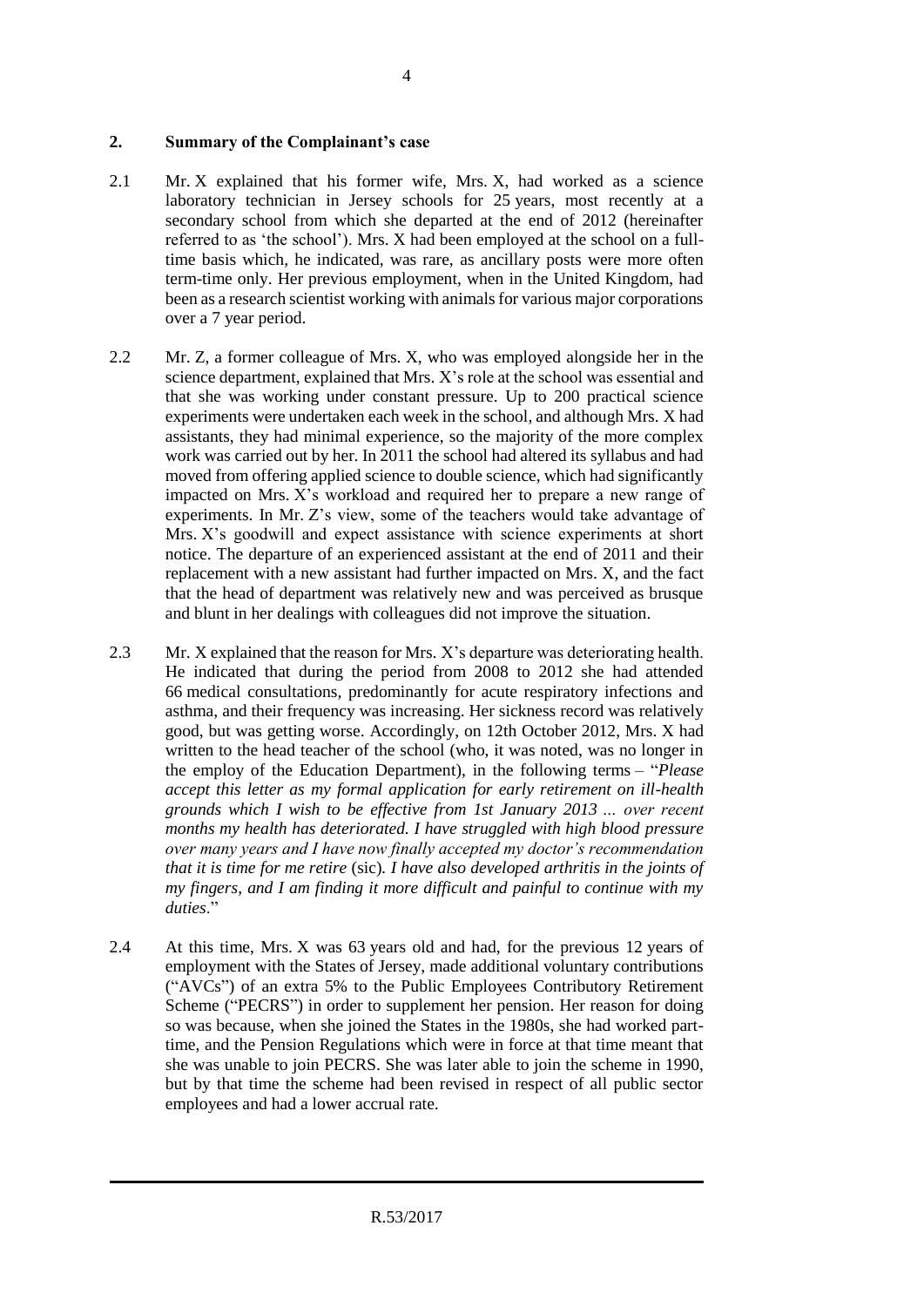- 2.5 The head teacher responded to Mrs. X on 15th October 2012 to accept her "*resignation*". Mr. X contended that Mrs. X had not resigned, but had sought ill-health retirement. He emphasized that she had not wanted to leave her post, but felt that she had no option but to do so, because she was concerned that her ill-health was affecting her ability to perform her role in a safe manner.
- 2.6 Mr. Z notified the Board that Mrs. X had reached a crisis point in October 2012 and there was a growing recognition within the department that she was struggling. She often had chest infections and was taking blood pressure tablets, despite having an exemplary attendance record. Mr. Z indicated that he, and other colleagues, had drawn the attention of the head of department to the difficulties that Mrs. X was experiencing. He referred to Mrs. X as '*old school*' and said she was someone who, even when unwell, would come into work, rather than take sick leave, and would not share her concerns with colleagues.
- 2.7 On 18th October 2012, Mrs. X sent a follow-up letter to the head teacher, asking for advice on the necessary steps that should be taken in connection with her "*formal application for ill-health retirement under the PECRS*" as she had not, at that time, been contacted by the States of Jersey's Occupational Health Scheme (hereinafter referred to as "AXA").
- 2.8 The head teacher met with Mrs. X on 2 occasions on 22nd October 2012. A 'return to work interview' was conducted with her, following a period of sickness, and the form was endorsed to the effect that Mrs. X was "*feeling weak*". Mrs. X informed the Board that at this meeting she had told the head teacher that she feared that her impaired manual dexterity and deteriorating eyesight (she could not see colour or easily read labels on the chemicals) were putting both her, and the children in the school, at risk because she was handling hazardous materials. However, in her opinion, the head teacher had made light of the situation and had made reference to also being 'tired'.
- 2.9 The head teacher handwrote a file note of the second meeting, which recorded "*Clarified with [Mrs. X] that she is retiring at the end of Dec. Clarified that she would like to have referral via Occ. Health – [head teacher] will action this today. Clarified that the new incumbent will be advertised this week … [Mrs. X] confirmed all the above was correct*.". The note was signed by the head teacher, but not by Mrs. X. That the head teacher was preparing to advertise Mrs. X's post within one week of the latter indicating that she wished to leave on illhealth grounds was, Mr. X opined, indicative that the head teacher was thinking of the monetary savings that could be made by replacing Mrs. X, a full-time employee, with a term-time only employee.
- 2.10 On that same day, the head teacher sent a case management referral form to AXA. The reason given for the referral was 'possibility of ill-health retirement'. No other box was ticked, despite there being the opportunity to select other reasons, including 'performance deterioration', 'ill-health caused by work', 'capability to continue in present post' or 'ill-health retirement assessed against relevant pension regulations legislation and scheme rules'. The form contained scant other information, although it highlighted that Mrs. X was exposed to chemicals for 90% of her time at work and had 'arthritis'.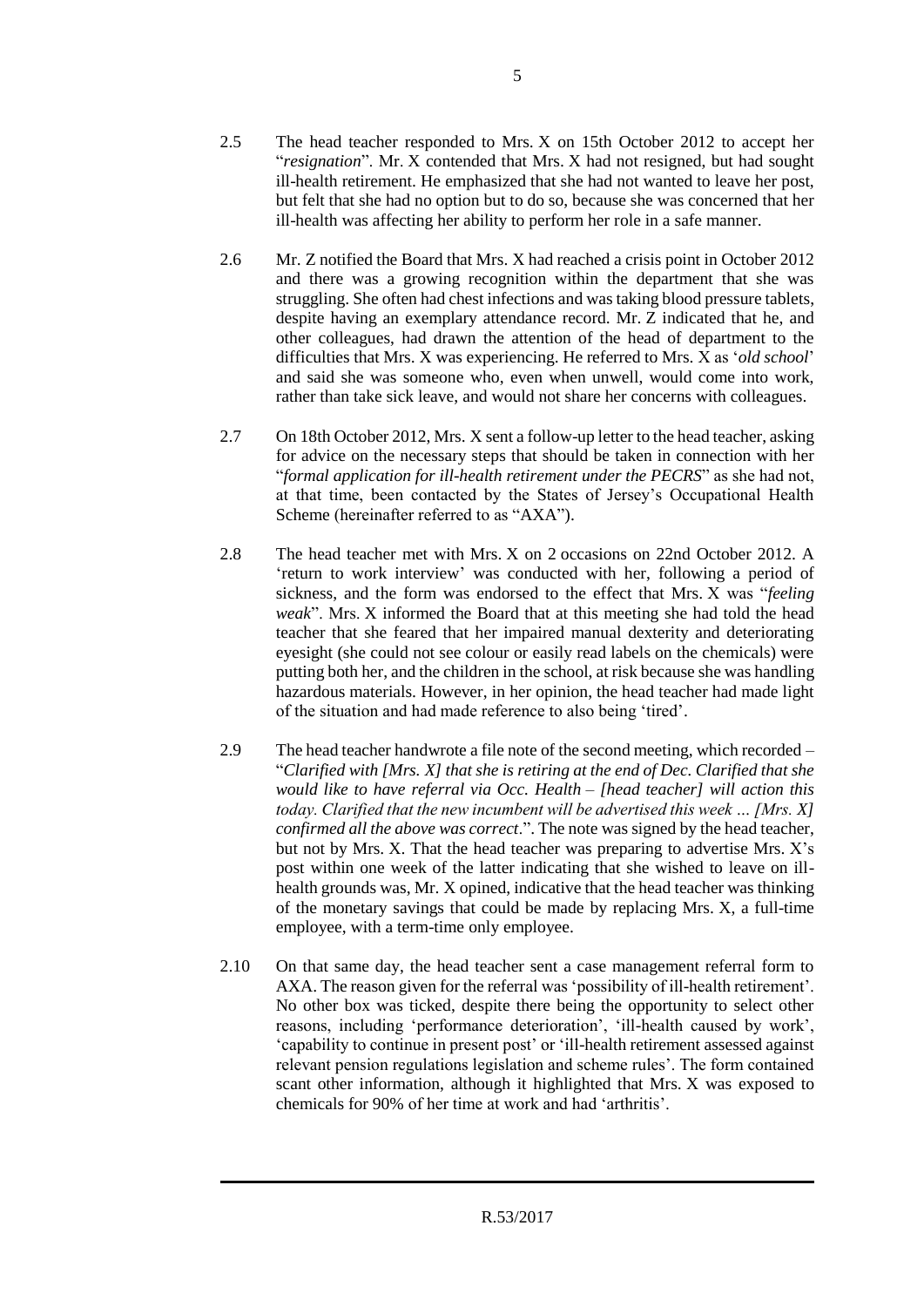- 2.11 On 24th October 2012, AXA wrote to Mrs. X to invite her to a consultation with Dr. W. on 6th November 2012 and enclosing a consent form, which Mrs. X signed and returned, in the belief that this would afford AXA access to her medical records. Mrs. X told the Board that her recollection of the consultation with Dr. W. was that it lasted for only between 5 and 10 minutes. On 8th November 2012, Dr. W. wrote to Mrs. D., a Human Resources ("HR") officer employed by the Education Department, in which he noted that Mrs. X was suffering with high blood pressure and arthritis in her hands and concluded – "*As Mrs. X as yet has not had all treatment options considered, and adjustments could allow her to remain at work, I would doubt that ill-health retirement would succeed at this time*.".
- 2.12 Mr. X expressed significant concern that Dr. W. did not appear to have had sight of Mrs. X's medical records, and that he had not taken into account the depression from which she was also suffering at the time. Further, it was contended that Dr. W. had drawn negative inference from the absence of any referral to a specialist, whereas Mrs. X's view was that she had refused such referrals, as she preferred for her own G.P. to conduct tests and explore different treatment options. Mrs. X had highlighted this in a letter both to Mrs. D. and her own G.P., to whom she wrote – "*Although Dr. W. and I did touch upon my struggle with depression, he was of the mindset that my symptoms were not severe. This was I think based on the fact that I have not sought counselling, nor have I required treatment in hospital. Dr. W. also made reference to my work attendance record which shows a very good history of attendance. As you know, I have done everything in my power to keep my job going, as I have not wanted to cause 'a fuss' but I simply cannot go on like this any longer. I have nothing more left to give*.". Mr. X indicated that it was obvious that Mrs. X was in a distressed and vulnerable state at this juncture. In her letter to Mrs. D., Mrs. X asked that she liaise with her G.P. in respect of any further medical evidence for consideration by AXA
- 2.13 Mr. X opined that the policy that an individual could not be given ill-health retirement if they had not been referred to a specialist was unjust to those individuals who were suffering from an undiagnosed illness that could take years to diagnose. He was further of the view that there was an unfair advantage for those individuals who were able to afford private health insurance and could be referred in short order to a specialist.
- 2.14 The head teacher met with Mrs. X on 12th November 2012 to discuss the findings of Dr. W. A letter was subsequently sent to Mrs. X, which referenced proceeding with her 'resignation' at the end of December 2012 "*in order to safeguard [her] health and wellbeing during the next phase in [her] life*." This was clear evidence, Mr. X contended, that the head teacher was aware that Mrs. X was struggling with her health, and he emphasized that the head teacher should have exercised a duty of care and followed this up. The further reference to resignation was also of concern, as Mrs. X had never mentioned resigning. Mrs. X did not recall the head teacher discussing with her the possibility of her taking an alternative role in the school, but conceded that there was unlikely to have been any suitable openings, as she was qualified at a high level as a scientist.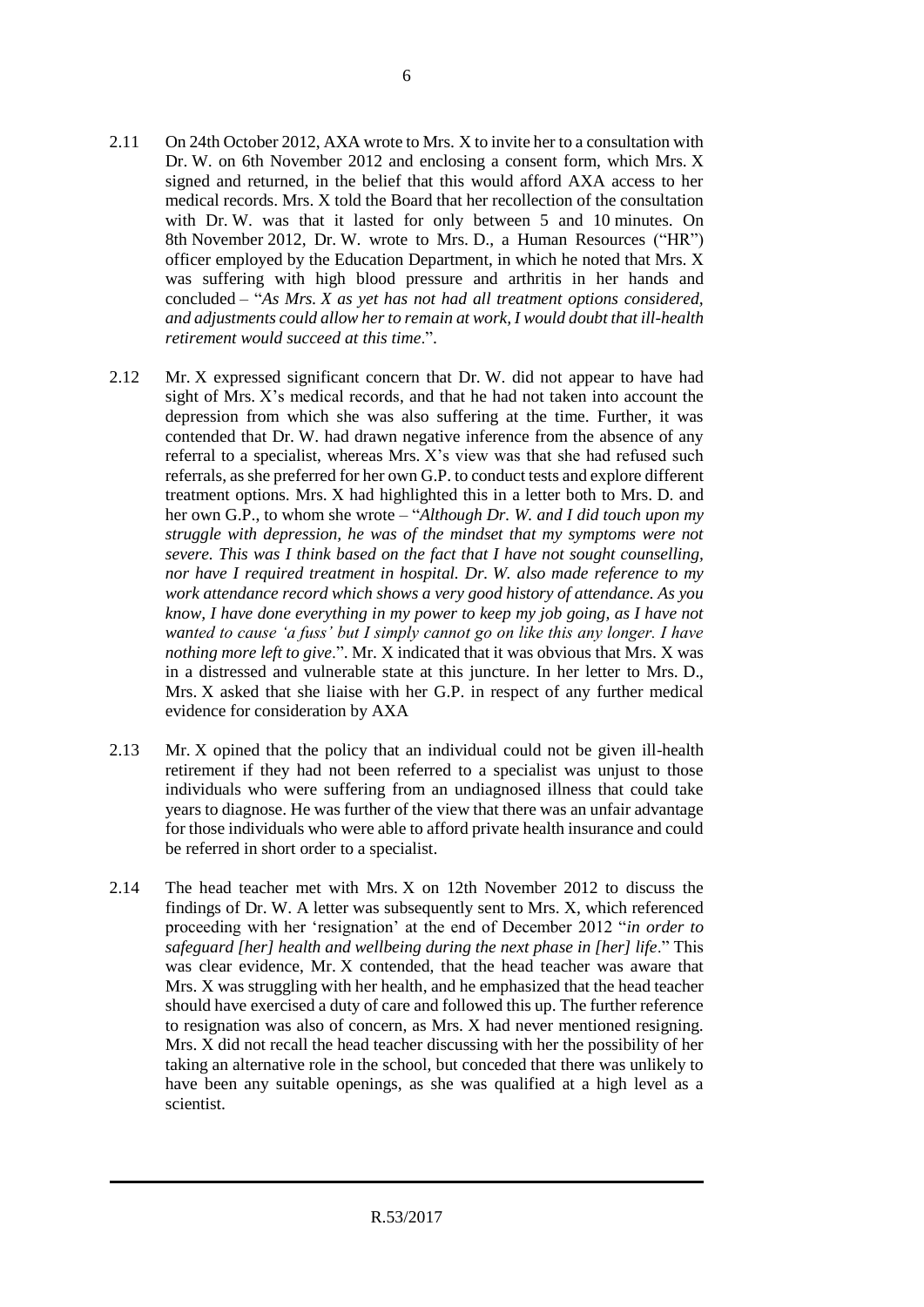- 2.15 On 16th November 2012, Mrs. D. responded to Mrs. X's letter of 11th November 2012 and confirmed that AXA had dealt with Mrs. X's application in line with the required policy and procedure. She also enquired whether Mrs. X wished to be re-referred to AXA for a second opinion by another doctor, but did not address Mrs. X's request that HR liaise directly with Mrs. X's G.P. in order to obtain any further medical evidence for AXA. Further, it was not made clear to Mrs. X what appeal routes were open to her. Mrs. X did not respond to this letter, and Mr. X explained that by this stage, Mrs. X had effectively '*given up'*. She did not find it easy to speak up and she was clearly unwell and vulnerable. Furthermore, he informed the Board that at that time, he and his former wife were not in communication, so he was unable to offer her any support. He emphasized that Mrs. X had never used the word 'resignation' in any correspondence, but the clear message that was coming from both the school, and HR, was that she would be leaving at the end of 2012, and he stated that she felt '*railroaded*'. She was still in the employ of the school at that time and Mr. X queried why somebody from HR, noting that Mrs. X had not responded to the letter of 16th November 2012, had not taken the trouble to go and meet with her face-to-face in order to discuss the situation.
- 2.16 Mrs. X left the school at the end of December 2012, and in April 2014 was diagnosed with hypersensitivity pneumonitis ("HP") by Dr. Amar, the Consultant in Respiratory and General Medicine at the Jersey General Hospital. That same month, Mrs. X was admitted into hospital with breathing difficulties. She subsequently spent time in a coma on a life-support machine in the intensive care unit and a total of 4 months in hospital. She explained that she had not fully recovered from that episode, and that it had affected her brain and left her unable to speak for some time. She had needed 6 months of physiotherapy treatment in order to sit upright.
- 2.17 Mr. X notified the Board that HP was caused by exposure to hazardous materials, and was a progressive disease which developed over a long period of time, the early symptoms of which included fatigue, weakness, cough, pain, swelling of joints, asthma and shortness of breath. He contended that when Mrs. X presented to Dr. W. at AXA, he should have recognised the symptoms of HP, as it was a well-known condition in occupational health. He drew the attention of the Board to the £290,000 per annum that the States of Jersey paid AXA to provide an occupational health service. It was accepted that Mrs. X's own G.P.'s misdiagnosis of arthritis, rather than HP, had made life even more difficult.
- 2.18 Mrs. Y indicated that the 'clubbing' that Mrs. X had been experiencing in her fingers was characteristic of a lack of oxygen, which was a symptom of HP, but this had been identified as arthritis. Further, the clear indications of illness in her chest were not picked up and, had Dr. W. had sight of Mrs. X's medical records, they should have been mindful of the number of times that she had presented to her G.P. with breathing problems. It was noted that Mrs. X's G.P. surgery had no record of any approach having been made by AXA to obtain her medical records. Mrs. Y drew the attention of the Board to Dr. Amar's letter of 23rd April 2014 to Mrs. X's G.P. surgery, in which he referenced Mrs. X having had "*two years of a progressive breathing problem*" which, Mrs. Y pointed out, would have been an issue for Mrs. X at the time that she was working at the school and when she was seen by Dr. W.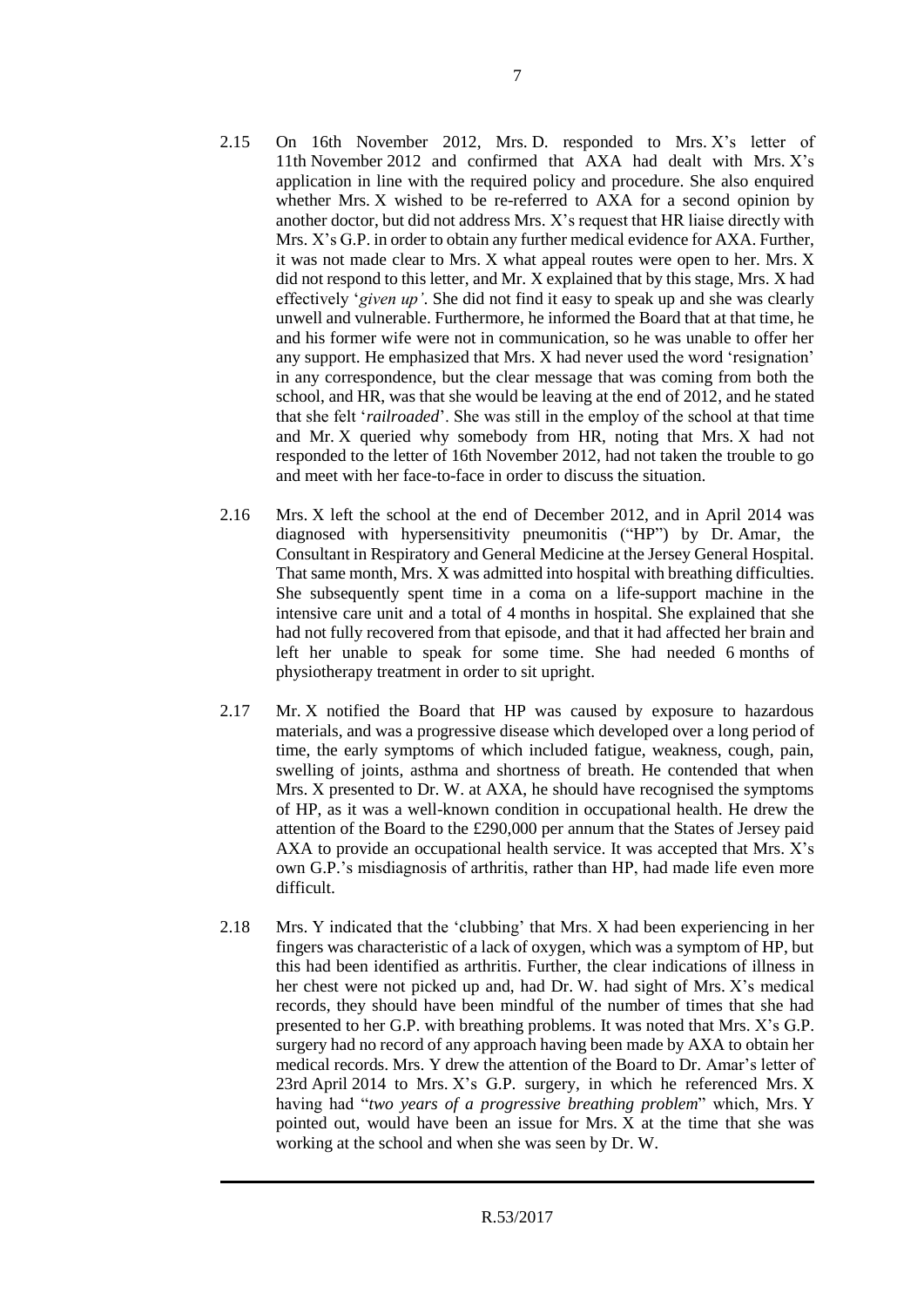8

- 2.19 On 23rd May 2014, a letter was sent by Mrs. X to the Director of HR of the States of Jersey, formally requesting a review of the way in which her request for ill-health retirement had been handled by the head teacher, Education and AXA; and also requesting a review of the decision not to accede to that request. The HR Director responded to Mrs. X on 20th August 2014, indicating that her appeal against the ill-health retirement process was not upheld. Mr. X described the review by HR of Mrs. X's case as a '*rubber stamp*' exercise. He indicated that the HR Director had refused Mrs. X a retrospective review of her pension on the basis that she was no longer an employee of the States at the time of her request, yet Mrs. M. Byron, Project Director, Pensions, on behalf of the States Employment Board had given examples of cases where an employee had left the States but had had their case reviewed.
- 2.20 On 21st January 2015, Mrs. X wrote to the Chief Minister to make a formal complaint and to make a subject access request under the Data Protection (Jersey) Law 2005 for any electronic and paper records held by the States and AXA relating to her application for ill-health retirement. Despite paying the appropriate fee, Mr. X informed the Board that the documents were not provided until 13 months after they were requested, and he argued that this was in breach of legislation. He also said right at the beginning that several documents now contained within the bundles submitted by the States Employment Board had not been disclosed at all.
- 2.21 As a result of Mrs. X being unable to continue in employment after the end of December 2012, when she was 63 years old, Mr. X contended that she had lost an additional 16 months' pensionable service which she would have accrued, or been awarded by PECRS through ill-health enhancement. It was accepted that this would have had had a modest effect on her pension, but he argued that it negated the additional AVCs which she had paid at a cost to her of £20,000.
- 2.22 Mr. X explained that Mrs. X's primary reason for bringing her complaint to the Board was to have her ill-health recognised, and to have it acknowledged that the system that was in place at the time of her request for ill-health retirement was not fit for purpose and had let her down after many years of service to the Education Department. He hoped that improvements had been made, to ensure that no other vulnerable employee was treated in the same way. He suggested that Mrs. X could have brought a claim for constructive dismissal when she left the school in December 2012, because of the way in which she was dealt with by the head teacher and HR, but accepted that the time for bringing such a claim had long since passed. He hoped that some form of redress could be forthcoming, but reiterated that this was not Mrs. X's main motivator in making the complaint.
- 2.23 Mrs. X reiterated that she had felt that she had no choice but to leave her post at the school because she was unable to breathe, and was of the view that she posed a danger to both herself and the pupils.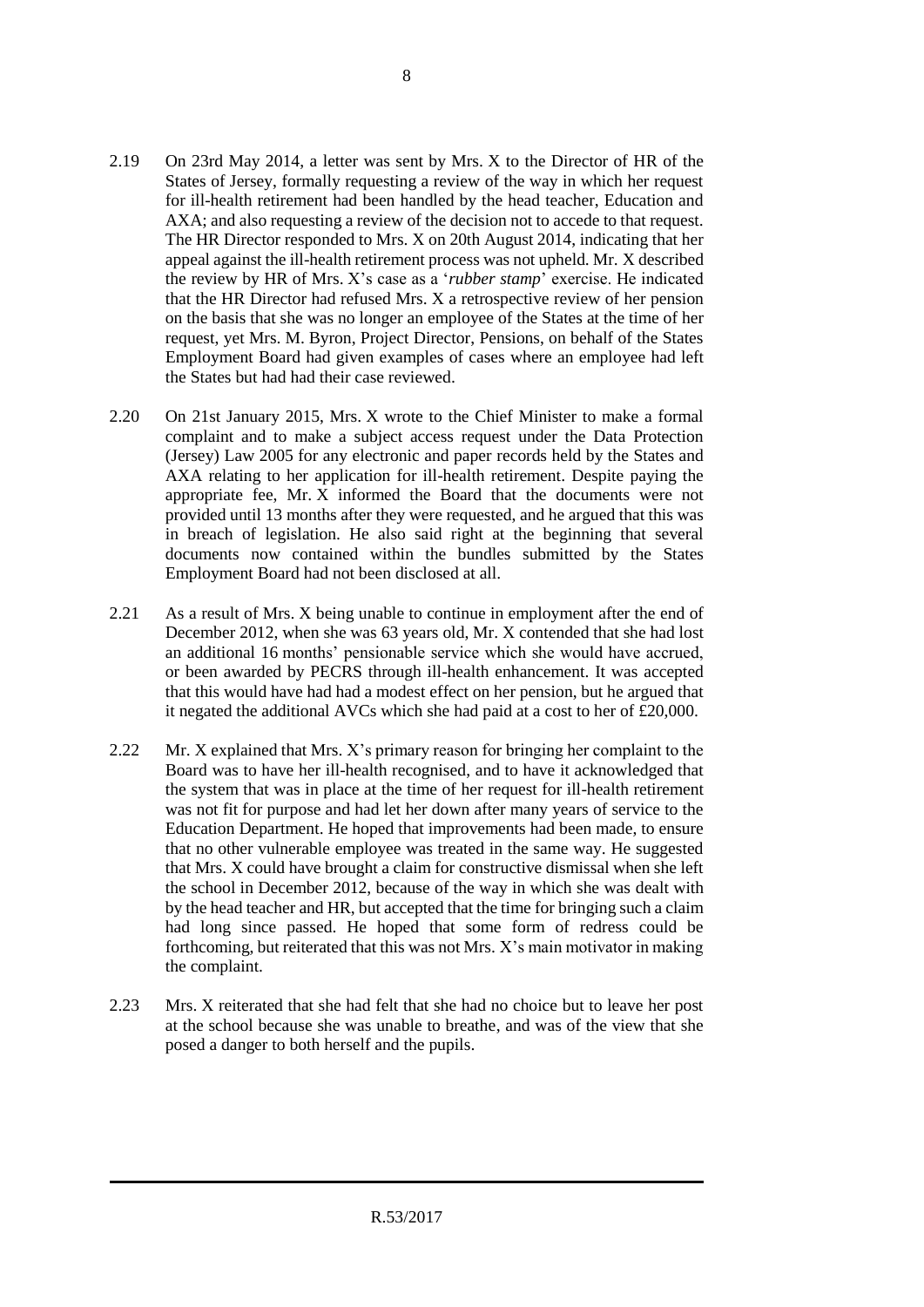## **3. Summary of the case of the States Employment Board**

- 3.1 Miss T. Family, on behalf of the States Employment Board, countered a number of allegations, which had been made by Mrs. X in the document entitled – '*Summary of [Mrs. X's] complaint*', dated 17th March 2017 ("the summary").
- 3.2 She denied that Mrs. X had been refused ill-health retirement and reminded the Board that, in his letter of 8th November 2012, Dr. W. had written – "*I would doubt that ill-health retirement would succeed at this time*" which, she contended, was not a refusal. In order for Mrs. X to have been granted ill-health retirement, she would have needed to demonstrate that she had exhausted all treatment options. Miss Family indicated that it would have been clear to Dr. W. that Mrs. X had not done this, because she had not been referred to a specialist at that juncture. In respect of Dr. W.'s statement that "… *adjustments could allow [Mrs. X] to remain at work*", Miss Family could not identify what adjustments would have needed to be made at the school, but indicated that responsibility lay with Mrs. X to get herself referred to a specialist through her G.P. She did indicate that the hours of one of Mrs. X's colleagues were increased in order to assist Mrs. X.
- 3.3 Miss Family challenged the statement made in paragraph 3 of the summary that the Education Department had substituted AXA's judgment for its own. She indicated that the States of Jersey employed AXA as its occupational health specialist and, consequently, it was not unreasonable for the former to take the advice of the medical expert. She also challenged the statement that AXA had '*failed*', as Dr. W. had given his opinion based on the information that was available to him at that time. Regarding the suggestion that AXA had failed to spot the '*warning signs which should have alerted them to Mrs. X's chronic occupational disease*', Miss Family emphasized that it was not the role of AXA to diagnose Mrs. X's condition, and that even Mrs. X's own G.P. had not made the diagnosis at the time.
- 3.4 Miss Family emphasized that Dr. W. made his judgment that Mrs. X was not suitable for ill-health retirement based on the facts that were presented to him. She contended that it was Mrs. X's responsibility to bring to his attention any other matters that she wished him to consider. It was largely irrelevant what details the head teacher had included in the referral form to AXA, as it was for Mrs. X to make her case to Dr. W. when she met with him.
- 3.5 Regarding the declaration in paragraph 5 of the summary that Mrs. X had '*no choice*' but to leave her job, Miss Family argued that this was not correct, because Mrs. X had not been seen by a specialist at this time, and could not have known that her symptoms would not improve. She drew the attention of the Board to a letter from Dr. Amar, dated 20th April 2016, in which he indicated that HP was '*likely to be responsive to steroids*' and, that having started on a course of steroids, Mrs. X had shown a '*dramatic improvement*'.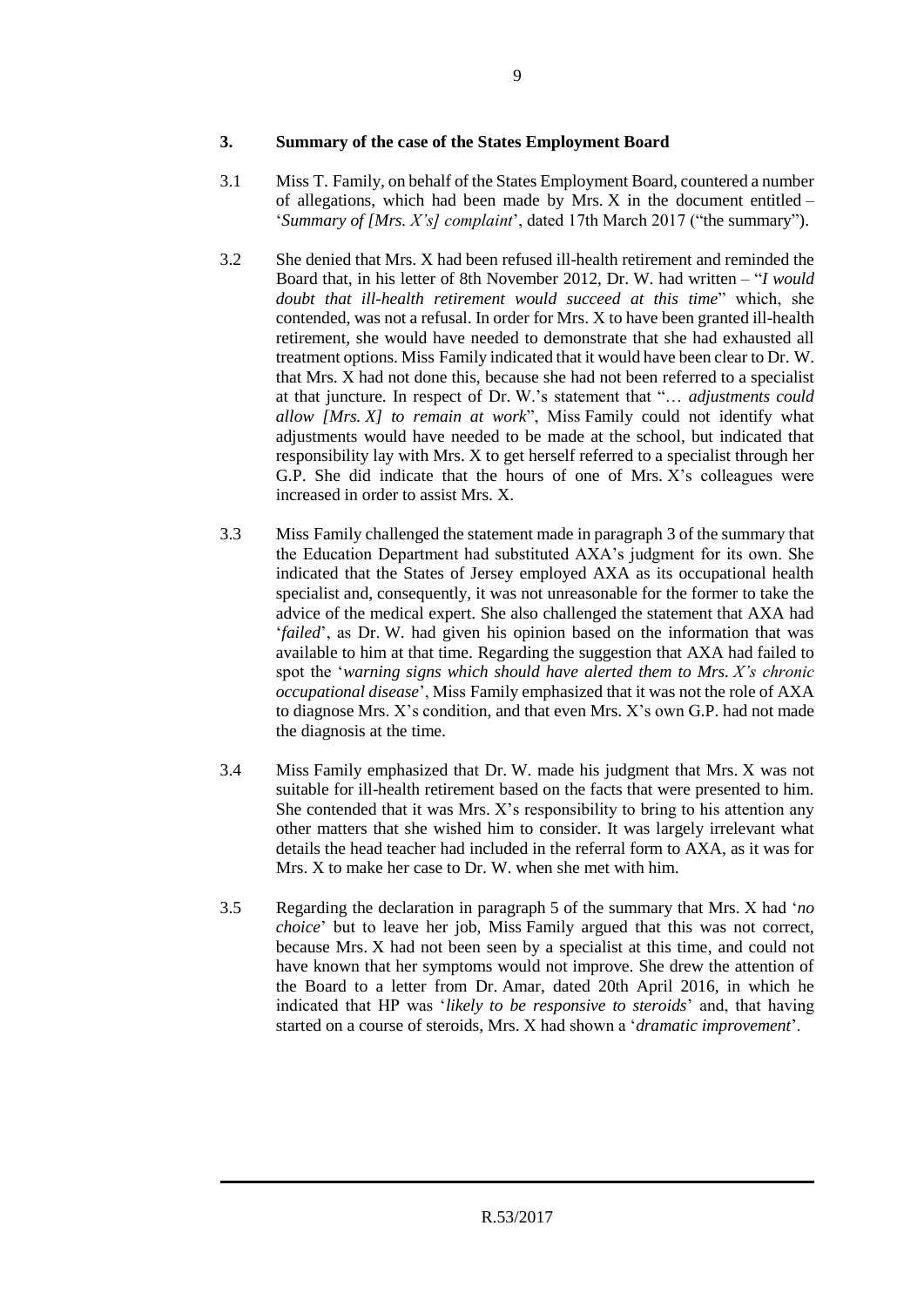- 3.6 In respect of the claim made in paragraph 12 of the summary that Mrs. X had been denied access to the appeal and review mechanisms of the Management Committee of PECRS, Miss Family indicated that the Management Committee was not a body of appeal. She stated that because that body had no role to play when a person was refused ill-health retirement, it could not be argued that Mrs. X had been denied access to it.
- 3.7 With reference to the allegation made in paragraph 15 that the refusal to grant Mrs. X ill-health retirement had '*cost [her] significantly*', it was contended that this was not the case, and that Mrs. X's AVCs to PECRS would not be affected. However, Mrs. X did lose 15 months' pensionable service as a result of leaving the States earlier than her normal retirement age. This was confirmed by Mrs. Byron, Project Manager, Pensions.
- 3.8 In relation to Mrs. X's expressed wish for her '*ill-health to be recognised*' (paragraph 17 of the summary), Miss Family stated that no-one had doubted that Mrs. X was unwell, or had indicated that they felt that she was exaggerating in respect of her symptoms. When Mrs. X had brought her concerns to the head teacher on 22nd October 2012, the head teacher had increased the hours of one of the assistant laboratory technicians in order to help Mrs. X and had taken steps to ensure that both she and the children were protected.
- 3.9 Miss Family rejected the assertion that the HR Director had 'rubber-stamped' Mrs. X's application to have the refusal to grant her ill-health retirement reviewed (paragraph 19 of the summary), as this ignored the fact that the HR team had been directed to revisit the matter. She emphasized that Mrs. X had not responded to Mrs. D.'s letter to her of 16th November 2012, in which the latter had enquired whether Mrs. X wished to be re-referred to AXA for a second opinion by another doctor. Miss Family conceded that Mrs. D. could have sent a follow-up letter to hasten a response, but argued that if Mrs. X herself was too exhausted to respond to the letter of 16th November 2002, the people supporting her could have done so on her behalf.
- 3.10 In respect of the issue raised in paragraph 25 of the summary, where Mrs. X queried whether the number of absences from work was '*the only criteria AXA and HR recognise*', Miss Family emphasized that in order to qualify for illhealth retirement, Mrs. X would have needed to demonstrate that all avenues of treatment had been exhausted, which she had not done. Whilst Mrs. X's 'stoic approach' to her illness was commendable, it was, she suggested, perhaps not appropriate. Regarding the contention in paragraph 27 that the head teacher was '*dismissive of Mrs. X's response to AXA report*' and had a '*lack of sympathy*' with her illness, Miss Family stated that it was a shame that Mrs. X felt this way, because the head teacher had been emphatic in commending Mrs. X at the time of her departure. It would not have been appropriate for the head teacher to report to the school governors that Mrs. X had made a request for ill-health retirement (paragraph 54 of the summary).
- 3.11 The Board heard from Mrs. M. Byron, Project Director, Pensions, on behalf of the States Employment Board. Mrs. Byron explained that her role was to act as a lynchpin between AXA and the States Treasury, and that individual departments themselves were responsible for dealing directly with AXA. Where AXA made a recommendation for ill-health retirement, Mrs. Byron would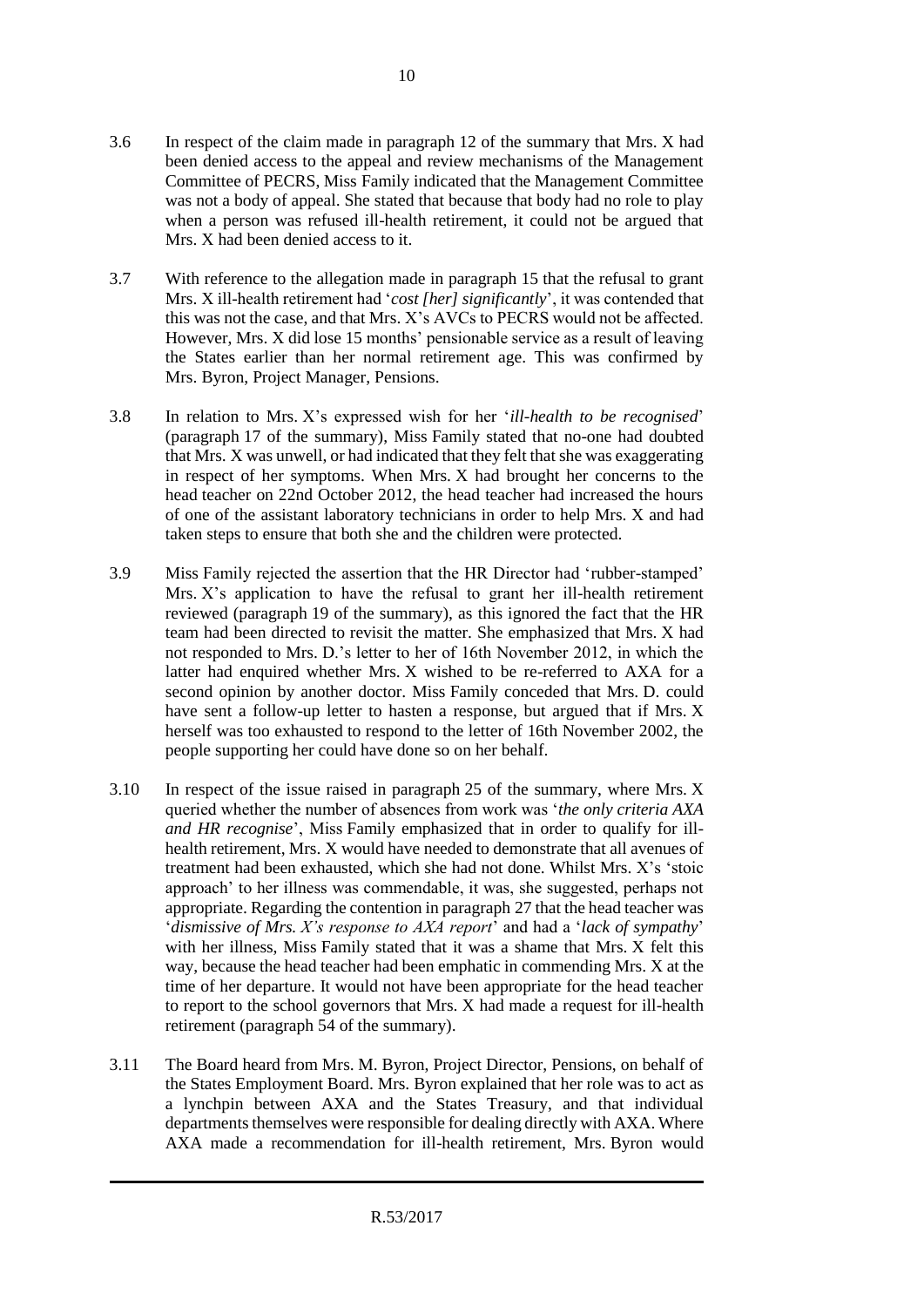receive the papers and then liaise with the Treasury in order to facilitate the relevant payments. She confirmed that she would only liaise with the Treasury where all the relevant, correctly completed, paperwork had been received. She indicated that PECRS had received no information in respect of Mrs. X's request for ill-health retirement.

- 3.12 Mrs. Byron clarified for the Board that the Committee of Management of PECRS was not involved in decisions around ill-health retirement. Four members of the Committee of Management comprised the Ill-Health Sub-Committee, whose role was twofold – it made decisions in relation to the lump sum payable when an employee died in service; and in cases of ill-health retirement it audited the paperwork which she received.
- 3.13 Mrs. Byron was able to provide the Board with 2 examples where former employees had been seen by AXA, who had not recommended ill-health retirement, but they had subsequently been granted ill-health retirement. In one case, an employee had suffered a stroke, which had affected their balance. When the employee was seen by an AXA doctor, it was not possible to confirm that the individual had had a stroke, so ill-health retirement was not recommended, and the individual was subsequently made compulsorily redundant. However, within 8 weeks, confirmation was received from the consultant that the individual had suffered a stroke and, therefore, the compulsory redundancy was 'unpicked' and the individual was given ill-health retirement. In the second case, there had also been difficulty in getting a clear diagnosis of an illness, which was ultimately received 2 months after the individual had been seen by AXA. As a result of the receipt of the clear diagnosis, AXA reviewed the case and recommended ill-health retirement.
- 3.14 It was emphasized that the doctors employed by AXA would consider the symptoms that were displayed by an individual at the time that they were seen. In the foregoing cases, there had been some doubt around their illnesses, but the individuals concerned were obviously experiencing some issues. The clarity afforded by their diagnoses, which were obtained within a short time of them having been examined by AXA, supported the applications for ill-health retirement. Mrs. Byron indicated that Mrs. X's case could not be compared to these, as her diagnosis was not obtained until over a year after she had been seen by AXA. Some sort of line needed to be drawn, Mrs. Byron opined, as everyone was likely to fall ill at some point, and there needed to be limitations on how far one went back in the past to establish a causal link.
- 3.15 Miss Family emphasized that where a potentially incorrect decision had been taken by AXA, it could be reconsidered. However, in the case of Mrs. X, she reiterated that AXA had not indicated that ill-health retirement was not possible; Dr. W. had simply made the point that he felt that ill-health retirement was unlikely to succeed at the time that he had seen Mrs. X. Furthermore, breathing difficulties were not referenced in Dr. W.'s letter of 8th November 2012. He had referred to Mrs. X having high blood pressure and arthritis in her hands, so it was moot whether he had been made aware by Mrs. X of any difficulties in breathing.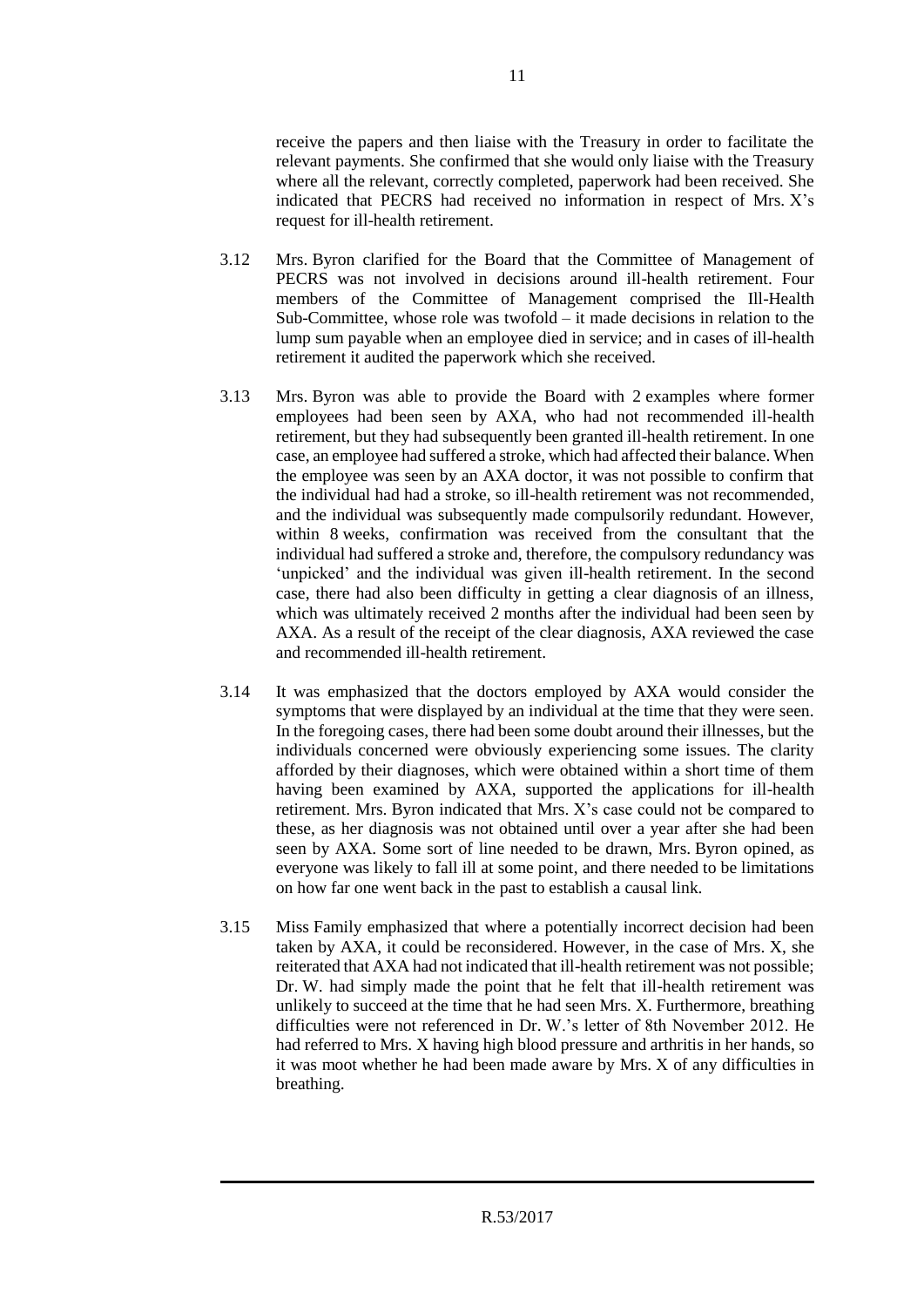- 3.17 The Panel was reminded that in Mrs. D.'s letter to Mrs. X of 16th November 2012, Mrs. X had been offered the opportunity to be re-referred to AXA, but had not responded to this correspondence. Mrs. X's application was never going to succeed, Miss Family stated, because Mrs. X had not seen a specialist and had, therefore, clearly not exhausted all treatment options; which was a prerequisite of being recommended for ill-health retirement, on the basis that a specialist would be able to confirm whether all avenues of treatment had been exhausted, and whether there was any likelihood of an improvement in the symptoms of the employee.
- 3.18 The Panel heard via speakerphone from Dr. Habbab, another Consultant Occupational Physician for AXA, who confirmed his colleague's view that there had been nothing sufficiently serious within Mrs. X's G.P. notes at the time that she was seen by Dr. W. to justify a referral for ill-health retirement. When the length of the consultation with Dr. W. was questioned, Dr. Habbab indicated that the duration of the meeting was irrelevant, and that the important thing was for AXA to ensure that they had sufficient information upon which to reach a conclusion. Although he conceded that the referral form to AXA contained very little information, in his view the outcome would have depended upon Dr. W.'s assessment of Mrs. X when he met with her. Whilst the management referral form was viewed by each doctor prior to a consultation, it was completed by a non-medical professional, and the doctor would discuss all concerns directly with the employee at the consultation. He felt that it was unlikely that the meeting with Mrs. X could only have lasted for between 5 and 10 minutes on the basis that Mrs. X had discussed her mental health issues and work pressures with Dr. W in addition to her physical symptoms.
- 3.19 Dr. Habbab explained that when considering whether to make a recommendation of ill-health retirement, the most important thing to assess was whether an individual's condition was permanent and would be unlikely to respond to the appropriate treatment. This would require an appropriate diagnosis from a specialist. AXA would not get involved in a medical investigation or prescribe medication for an individual. Its role was different from that of a medical specialist, and it was tasked with reviewing the relationship between an employee's work and their health.
- 3.20 Dr. Habbab had confirmed that the symptom of clubbing was a distinct physical one, which would be difficult to miss. Clubbing was not an impairment that came and went and, as such, Dr. Habbab was of the view that Mrs. X did not present with clubbing in her hands at the time of her consultation with Dr. W.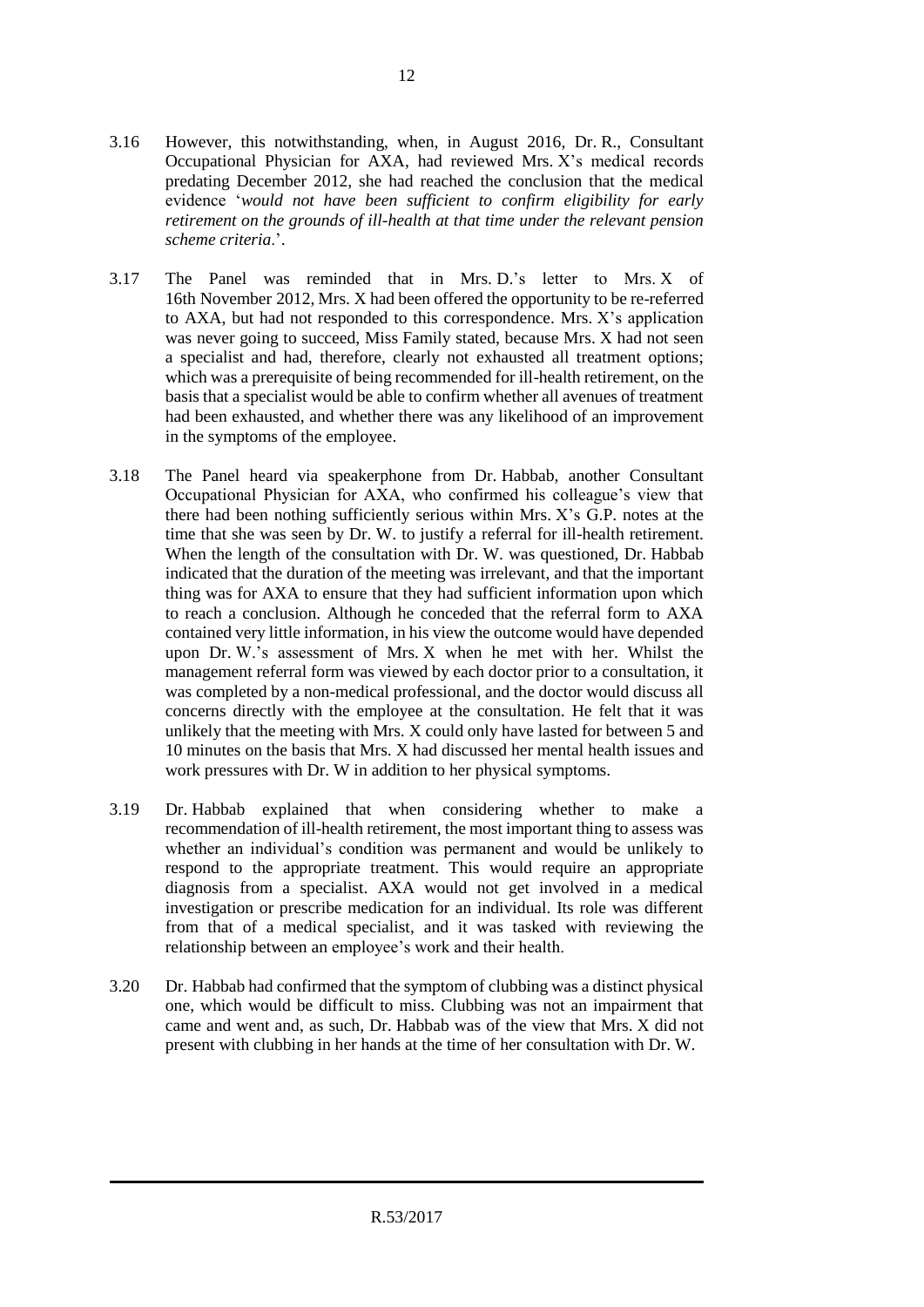# **4. Duty of care**

- 4.1 The Board decided that it wished to examine whether Mrs. X had been shown an appropriate duty of care by the head teacher and the Education Department and the States Employment Board, by association, when in October 2012 she had discussed with the head teacher the difficulties that she was encountering, and had confirmed in writing that her health had '*deteriorated*' and that it was '*difficult and painful*' for her to continue with her duties.
- 4.2 The Board questioned what response the head teacher should have given when faced with a colleague in a 'living environment', who was responsible for children in a high-risk area and who had expressed concern that she felt that she was putting herself and the children at risk because of impaired manual dexterity and deteriorating eyesight. It suggested that 'alarm bells' should have been ringing and that much more discussion should have taken place with Mrs. X.
- 4.3 Miss Family indicated that when the head teacher had met with Mrs. X, it had been clear that the latter wished to leave the employ of the school and the head teacher's role was to facilitate this. She accepted that the head teacher should have posed more questions around the health problems and difficulties that Mrs. X had highlighted.
- 4.4 The Board suggested that Mrs. X's application for ill-health retirement had been 'hijacked' because the head teacher had subsequently accepted her '*resignation*' in a letter of 15th October 2012, and a letter sent by the Human Resources Department on 27th November 2012 had referenced Mrs. X's '*wish to retire*', yet there was no evidence that Mrs. X wished to leave other than on ill-health retirement. It was suggested that the head teacher had acted with 'indecent haste' in a move to replace Mrs. X, as it was convenient for the school for her to leave.
- 4.5 Miss Family stated that there had been nothing to prevent Mrs. X from notifying the head teacher that she did not wish to leave, and when AXA had not made a recommendation for ill-health retirement she could have revoked her decision. The difficulty, which was highlighted by Miss Family and emphasized by Mrs. Byron, was that Mrs. X had identified, in her letter of 12th October 2012, that she wished to retire on ill-health grounds with effect from a specific date, namely 1st January 2013. Mrs. Byron informed the Board that this was the first time in 17 years that she had seen anybody applying for ill-health retirement stipulate a specific date upon which they wished to leave. The normal procedure to be followed when applying for ill-health retirement was to await the completion of the process with AXA.
- 4.6 The Board was of the view that Mrs. X was clearly in distress at the time that she had spoken to the head teacher, and highlighted the lack of substance in the referral form to AXA for ill-health retirement. It suggested that much more information should have been provided, particularly as Mrs. X was working with hazardous materials. It was further suggested that more conversations should have taken place between the head teacher and Mrs. X. Miss Family reminded the Board that the head teacher had increased the hours of one of the assistant laboratory technicians in order to provide more support to Mrs. X, but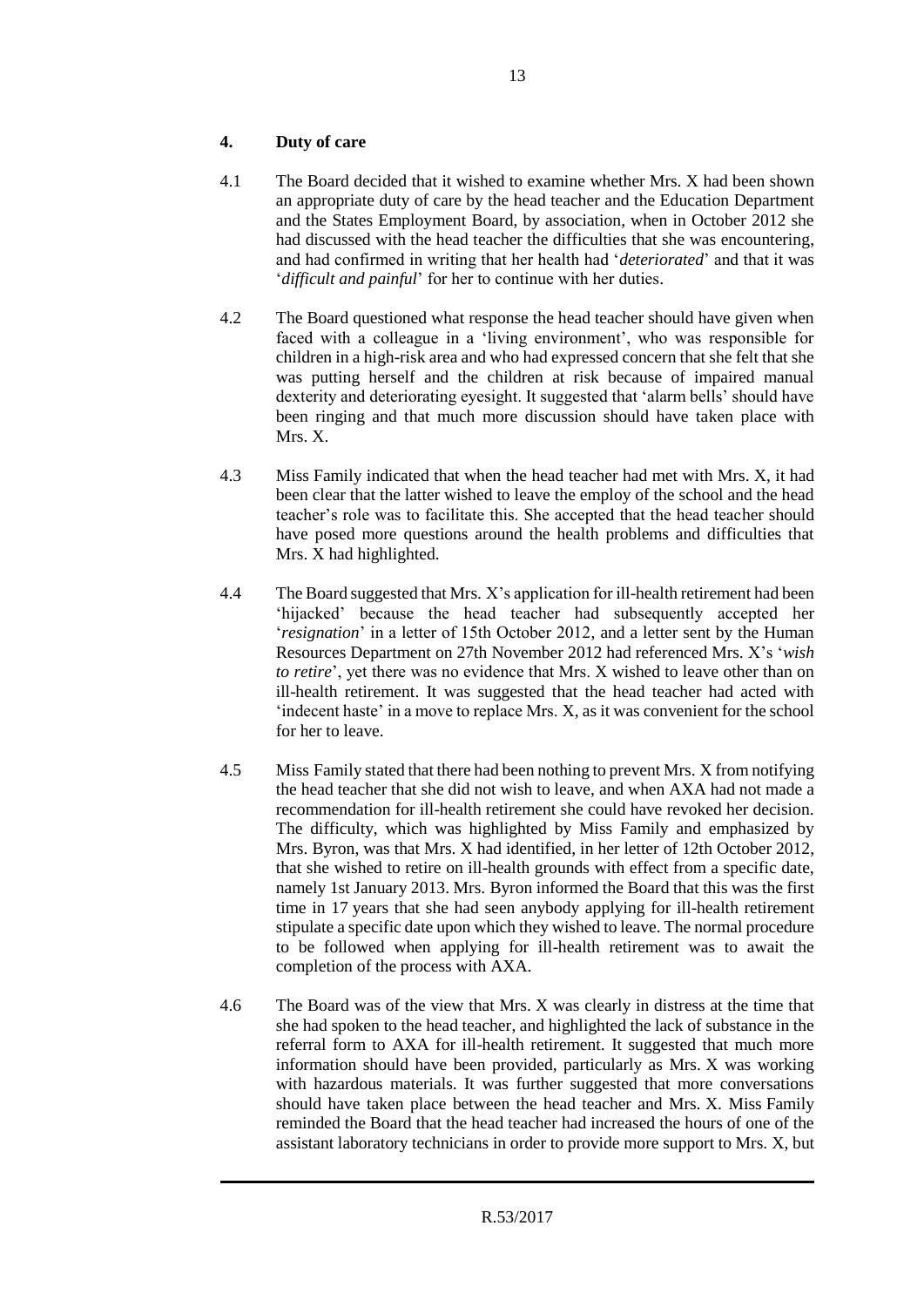conceded that there was probably more that could have been done, and that the head teacher should have spent more time with Mrs. X to explore her condition. She agreed that the 'gold standard' had not been applied in this case, but did not agree that the head teacher had failed in her duty of care to Mrs. X. Whilst accepting that the head teacher had not ticked certain boxes on the AXA referral form, Miss Family argued that in line with the medical evidence presented by Dr. Habbab, this would not have affected the outcome.

- 4.7 It was submitted that the very fact that Mrs. X had referred to a specific date in her letter of 12th October 2012, was indicative that a proper duty of care had not been shown to her, as she was clearly unaware of the correct procedure and had not been told by the head teacher, or by Human Resources, to seek independent, appropriate advice to enable her to reach the best decision for her. Miss Family accepted that when the Human Resources Department wrote to Mrs. X in November 2012, she could have been given additional support and advised to seek legal advice, or to go to JACS (the Jersey Advisory and Conciliation Service).
- 4.8 Miss Family notified the Board that since Mrs. X's case, improvements had been made to Human Resources policies, but she indicated that these would not have impacted on the decision of AXA. L. Darwin, Head of Case Management, on behalf of the States Employment Board, advised that a central case management team had been established, in order to support individuals applying for ill-health retirement, as the relevant HR teams were not always involved. She undertook to circulate to the Panel the updated ill-health retirement policy, which highlighted the changes that had been made since 2012.

# **5. Closing remarks by the Chairman**

5.1 The Chairman thanked both parties for their participation in the Hearing. He emphasized that the Board was not a legal body, but he expressed the hope that its findings would enable both parties to feel that they had been given a fair hearing and draw a reasoned picture of the situation. He expressed gratitude to Mrs. X for her stoic service to the Education Department and wished her well for the future.

# **6. The Board's findings**

- 6.1 The Board agrees that the decision not to grant ill-heath retirement to Mrs. X, which was taken by AXA and Dr. W, was appropriate given the information available at the time.
- 6.2 However, there had been a failing in the duty of care towards Mrs. X. The head teacher and the Education HR team should have given her appropriate advice and ensured that she was adequately informed of the various options available and the processes to be followed, from the moment she began to experience difficulties in the workplace, and particularly when she initiated the ill-health retirement application.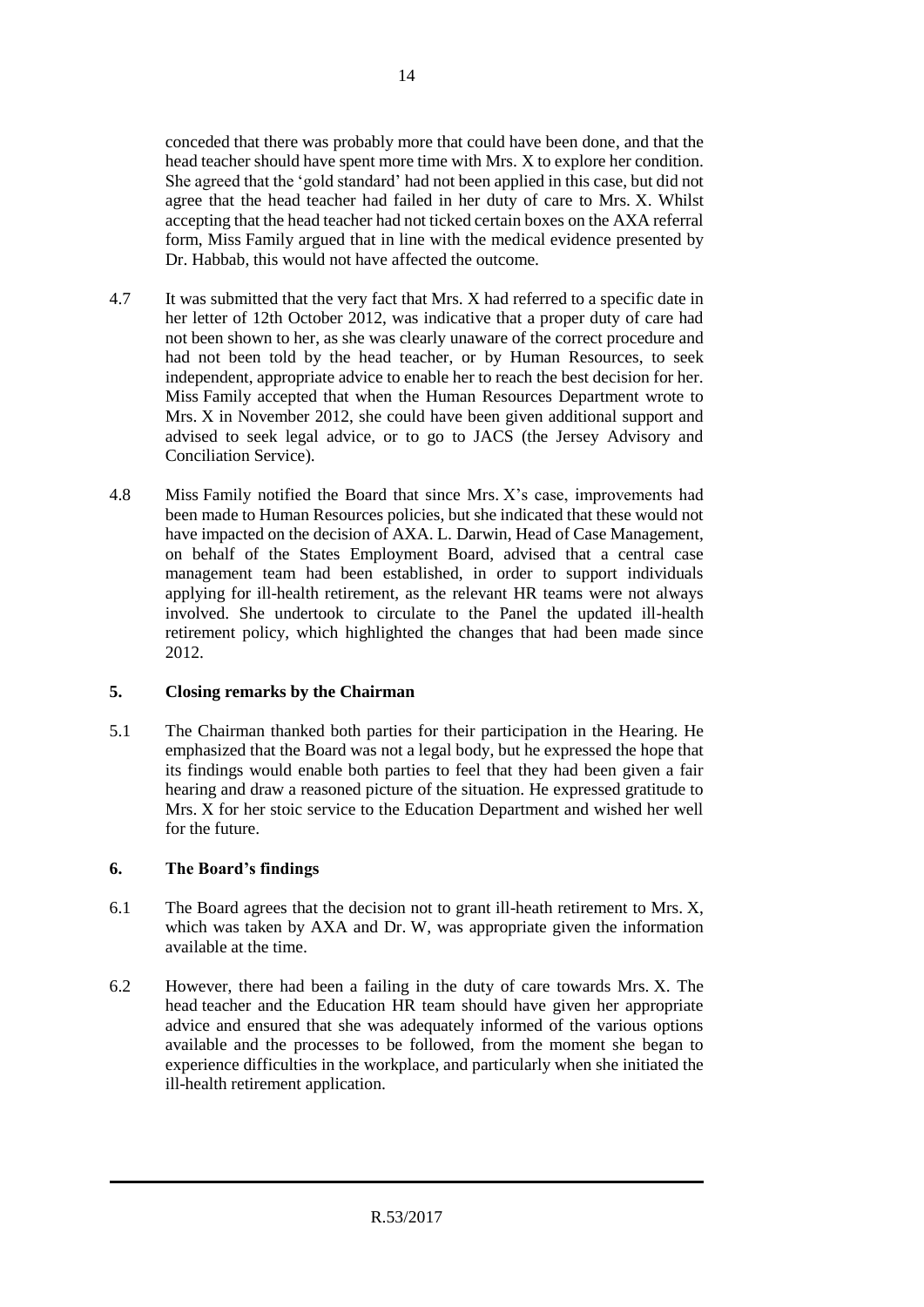- 6.3 This was especially important because Mrs. X was very unwell with an (as then) undiagnosed condition, which left her vulnerable and unable to make an informed decision without support and guidance.
- 6.4 The Board is conscious that many changes may have been implemented to the ill-health retirement application process since 2012 to ensure greater support from central HR. However, it is worthwhile noting that although processes and procedures may have been enhanced, one size does not 'fit all', and it is important that there is still a human element to the process which takes account of the applicant's mental and physical state and makes some allowances for the same. Ultimately, the Employer has a duty of care and a responsibility to support and guide the Employee through the process, especially when they are not in rude health.
- 6.5 The Board notes that the argument put forward by the Employer is simply that Mrs. X failed to respond to the letter from Mrs. D on 16th November 2012, and that lack of response effectively ended the ill-health retirement application process. The Board agrees that, given Mrs. X was still in the workplace on this date, someone from the school management team or HR should have tried to speak to her to allay her concerns, provide support, and guide her onto the next level of the process. That both the head teacher and the Education HR team failed to offer appropriate advice, reflects a breach in process.
- 6.6 The Board is mindful that it is ultimately the Employer's decision to grant illhealth retirement, albeit based on the recommendations of AXA, and it considers that there should be some degree of discretion available in special circumstances. It has been accepted that the process followed by the school was not 'gold standard', and that the head teacher and HR demonstrated poor duty of care. Rather than being appreciated for her efforts to 'soldier on', Mrs. X had in fact been penalised for having an attendance record which belied the medical problems she had been facing, and there appeared to have been indecent haste to bring Mrs. X's employment to an end.
- 6.7 The Board finds that the failure to provide a sufficient duty of care, together with a lack of clear procedures, set in motion the resignation process contrary to Mrs. X's intended ill-health retirement. That the decision was made without all of the attendant facts, including Mrs. X's entire medical history, appears to the Board to be unjust.
- 6.8 The Board considers that the Employer has an opportunity to remedy the situation by acknowledging its failings and reviewing its processes to ensure that those like Mrs. X who are dedicated, stoical and try to endure, are not adversely affected or unfairly prejudiced in the future, and that sufficient compassion and support is given to those applying for ill-health retirement. Furthermore, the Board requests that Mrs. X's case be subject to a retrospective review, in order to remedy the fact that a loyal and respected employee, after years of unbroken service and having developed demonstrable ill-health, was treated so improperly and without thought to her welfare.